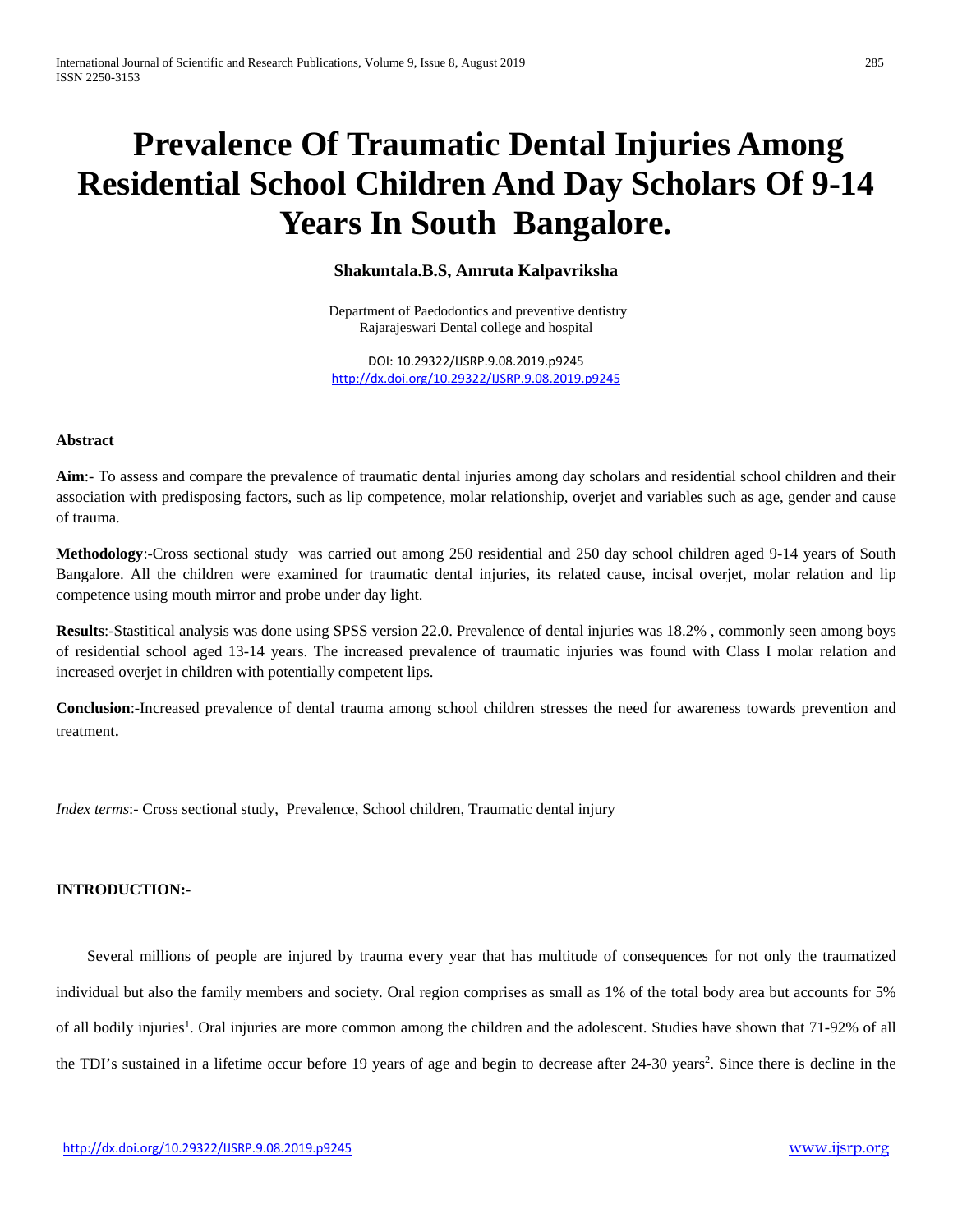prevalence and severity of dental caries among children, attention has been drawn to other aspects of oral health such as traumatic dental injuries<sup>3</sup>. These injuries range from simple enamel fractures to severe damage involving the displacement or avulsion of teeth<sup>4</sup>.

 Prevalence of traumatic dental injuries has markedly increased in the past few decades. Existing data on prevalence of traumatic dental injuries carried out in different countries have shown that the prevalence of incisor trauma ranges from 6%-34% <sup>5</sup>. This difference may be attributed to age of the study participants, gender, sample from which participants were drawn and criteria used  $6-7$ .

 Oral health is an integral part of general health. Oral cavity has a multitude of function. Decreased food intake due to oral pain and poor dental status can cause low growth in children. The position and appearance of anterior teeth have a psychological and a social impact on children and hence any injury to the anterior teeth will affect the child's quality of life. It also causes difficulty in speaking clearly and feeling embarrassed to smile or to show the teeth <sup>8-11</sup>. Studies have shown that traumatic dental injuries of permanent anterior teeth affects the personality and self esteem of the young patient and its management requires experience, judgement and skill<sup>8</sup>.

 The causes for traumatic dental injuries are usually related to the age of the patient . In preschool children the most common cause for traumatic injuries are falls. In school age children injuries are most often caused by bullying at school, sports etc. In adolescents and young adults assaults and traffic accident are the most common cause<sup>1</sup>. Predisposing factors include inadequate lip closure and increased incisal overjet of teeth 12-13.

 Several residential schools are there in Bangalore. In these schools there can be increased prevalence of traumatic dental injuries as there is no parental supervision, increased sports activities, collision, bullying, violence etc. Very few studies in the literature have assessed the prevalence of traumatic dental injuries among residential school children.

Hence the aim of the study is to assess and compare the prevalence of traumatic dental injuries among the day scholars and residential school children in South Bangalore and to correlate the prevalence of injury to the cause of trauma with age of the child, incisal overjet, molar relationship and lip competence of the child.

#### **MATERIALS AND METHODS:-**

A cross sectional comparative study was conducted among 500, 9-14 years school going children of both genders from South Bangalore. Ethical clearance was obtained from the Institute's ethical committee. List of Day scholars school and Residential schools was obtained from the Department of Public Instructions. Permission was obtained from school authorities and study schedule was prepared. On the scheduled day the school was visited to collect the data.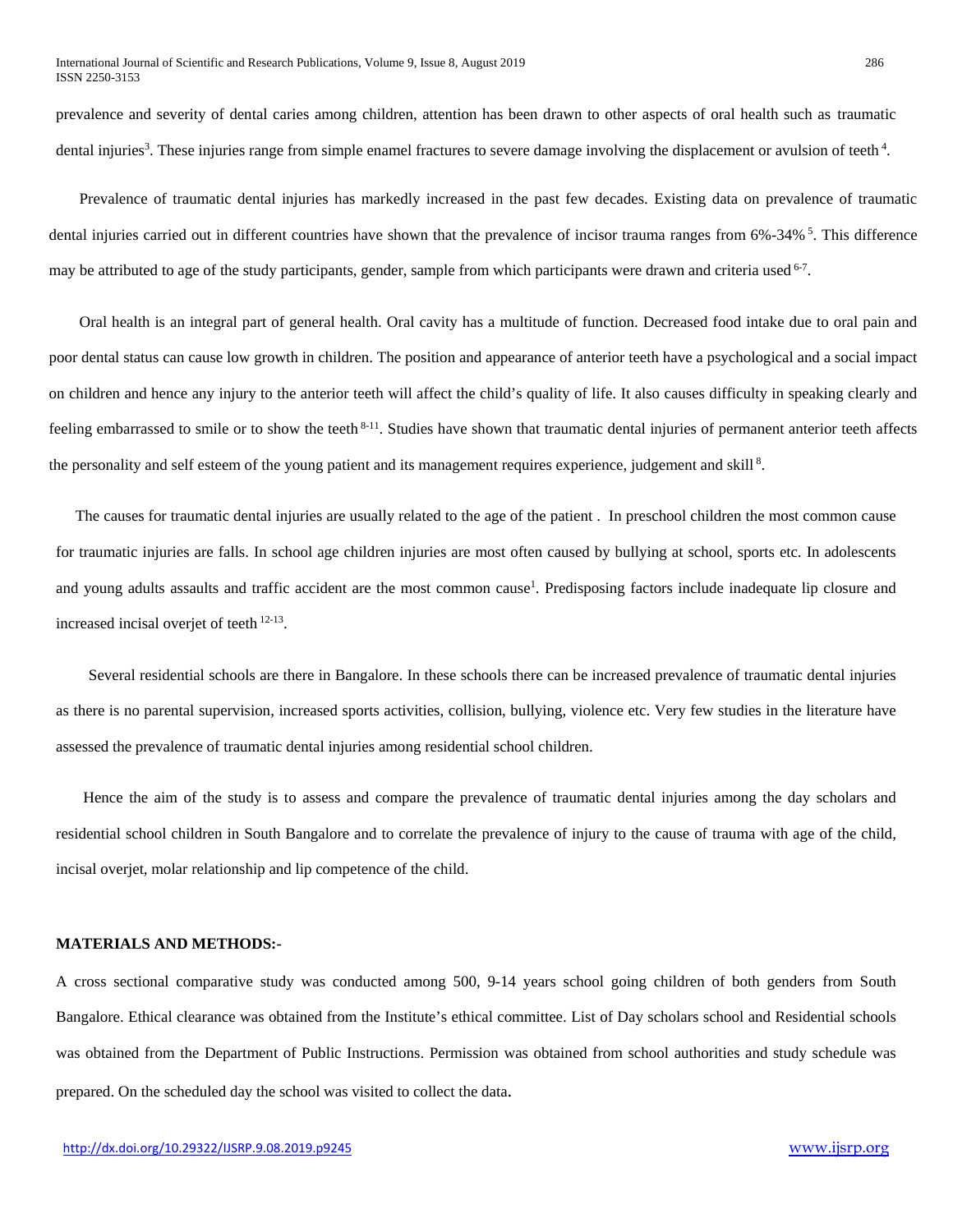Healthy children of the age group 9-14 years were included in the study. Children with permanent anterior teeth lost due to caries or causes other than trauma, children with partial or complete anodontia involving permanent anterior teeth and children undergoing orthodontic treatment were excluded from the study. Informed consent was obtained from both the parents and participants included in the study.

The study was undertaken in 2 parts :- Clinical examination and structured interview.

Clinical examination:- Information regarding age, gender and school was noted down. Clinical examination was done using mouth mirror and probe under day light to examine the number of teeth injured, type of injury, lip competence , molar relation and the overjet. The injured teeth were classified using the Andreasen's epidemiological classification of TDI's including codes of the World Health Organization International classification of diseases to dentistry and stomatology (1997). The Community Periodontal Index Probe for Treatment Needs was used to record the overjet. The molar relationship was recorded using Angle's classification (Angle's class I, class II and class III). Lip competency was recorded as competent lips, potentially competent and incompetent lips when the patient was seated upright and in relaxed state. Lips were noted as competent when the lips were in slight contact when the musculature is relaxed. Subjects with morphologically shorter lips not being able to form a lip seal in relaxed state and who required active contraction of perioral and mentalis muscle to form a lip seal were categorized to have incompetent lips. Subjects with normal lips that failed to form a lip seal due to proclined upper incisors were categorized to have potentially competent lips.

Structured interview:- Structured interview was conducted where the children were verberally asked to state the cause of injury that was documented as fall, collision, road traffic accident, violence, cannot recollect and miscellaneous. Miscellaneous category included biting on hard objects like pen, pencil etc, opening of bobby pins, soda bottles. Other information like duration since the injury occurred (<1 year, 1-2 years, > 2 years and cannot recollect) and if any treatment was taken for the injury was also noted down.

## **STATISTICAL ANALYSIS**:-

The data was collected and tabulated and was analyzed using SPSS software V.22, IBM., Corp Descriptive analysis of all the explanatory and outcome parameters was done using mean and Standard Deviation for quantitative variables, frequency and proportions for categorical variables.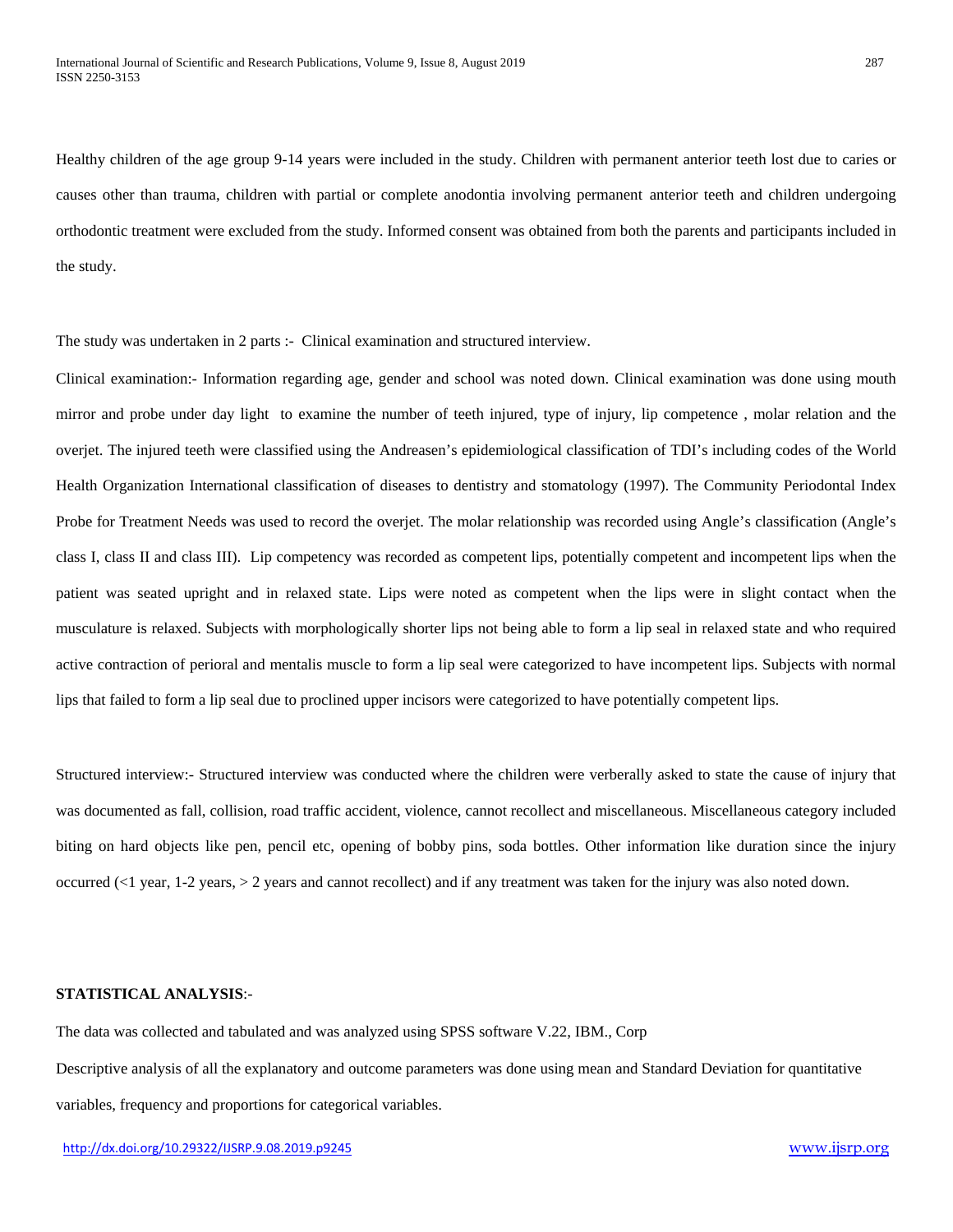Chi Square test was used to compare the difference in the distribution of responses for estimating the prevalence of dental injury between the Residential & Day Scholar school children.

Independent Student t test was used to compare the mean dental trauma Index scores between Residential & Day Scholar school children.

The level of significance was fixed at P<0.05.

## **RESULTS:-**

A total of 500 children, 250 from day scholars school and 250 from residential school were included in the study.

Difference in the prevalence of dental trauma between the males and females was stastically significant with higher prevalence of trauma seen among males of residential school (26.7%).

Difference in prevalence of dental trauma between day scholars school and residential school was statistically significant with p value less than 0.05 with a higher prevalence of trauma seen among Residential school children (23.6%).

A stastically significant difference in prevalence was observed between the age group 11-12 years of day scholars school and residential school. but difference in prevalence observed in 9-10 years and 13-14 years was not statistically significant.

In this study the most highly affected tooth was 11 (10.6%) followed by 21(10.4%]. Least affected being 22 (3.2%) followed by 31 and 12 (0.8%). Code 2 injuries (enamel fractures) were come common followed by Code 3 injuries (enamel and dentin fractures).

In the present study most of the subjects were not able to recollect the cause of injury.

Majority of the study participants had Angle's Class I molar relation followed by Class II and very few Class III.

Among these class I with bimaxillary protrusion has had highest prevalence of trauma followed by subjects with Class I ( 18.7%) and Class II (14.5%).

High prevalence of trauma was seen among subjects having potentially competent lips (42.9%) followed by subjects with incompetent lips (25%). The prevalence was low among subjects with competent lips (15.9%).

High prevalence of traumatic injuries was seen in subjects having overjet of 5.6-8.5mm in both day scholar school and residential school (42.9% and 31% respectively). Lower prevalence was observed among subjects having overjet of < 3.5mm (7.6% in day scholar school and 20.9% in residential school).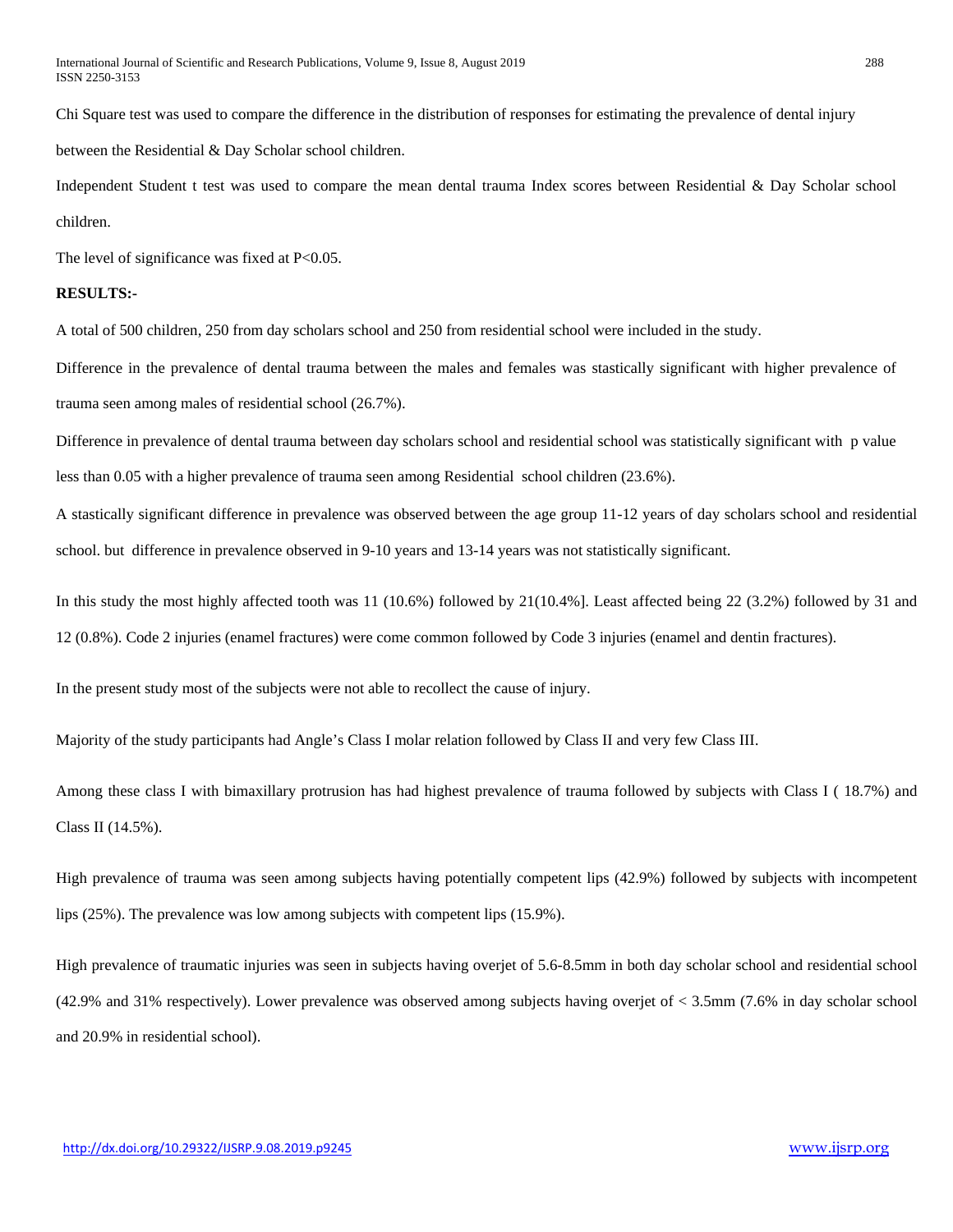#### **DISCUSSION:-**

Traumatic dental injuries are a challenging problem to the oral health professionals<sup>3</sup>. Unfortunately public is unaware of the risk and does not have enough information to avoid traumatic injuries to the teeth. Athough prevention of TDI is the most desirable action, oral health promotion through well structured oral health education program can create positive change in awareness for special group such as school children.

In this cross sectional study the total prevalence was found to be 18.2%. This result is in accordance with the results obtained by Traebert et al (16.6%) and Cortes et al (16.1%) and in contrast to the results obtained by David et al (6%) and Rai and Munshi (5.29%) . This difference could be due to variation of age of the study subjects, gender, sample from which subjects were drawn, criteria used and geographical and behavioural differences between study locations. 6-7

In this study TDI's were more common in children of residential school and more commonly found in boys. The reason for increased prevalence of TDI in residential school could be due to increased participation in sports, recreational and physical activity<sup>14-15</sup>. Apart from this there is also increased bullying and violence seen in residential school. The reason for boys being more prone to TDI's could be due to their participation and involvement in more aggressive sports and vigorous outdoor activities than girls. The relatively low prevalence of trauma in girls can be explained by the fact that girls are generally more mature in their behavior than boys <sup>15</sup>. This corroborates with the findings of studies conducted by Ravishankar et al, Ahlawat B et al, Patel at al, David et al and Cavalcanti et al. These results are in contrast to Garcia-Godoy, where gender distribution was not significantly different.<sup>3</sup>

In the present study the highest prevalence of trauma was among 13-14 years age group children. Children at this age are usually more active, have psychomotor underdevelopment and poor motor skills and hence cannot precisely evaluate velocity and danger.<sup>14</sup> This result is in accordance to the study done by Hedge et al where the peak age to sustain TDI's was 13-14 and study done by Govindarajan et al and Prabhu et al where more injuries were found in 10-13 year old children.

In this study most commonly affected teeth were the maxillary central incisors. This could be due to the anatomical position of the maxillary incisors which are often associated with presence of overjet and inadequate lip closure.<sup>5,7,10</sup> Also these teeth erupt early that put them at risk for a longer period of time14. This result is in agreement with the results obtained by Mona et al and Nik-Hussein et al. In this study fractures involving the enamel were more common followed by fractures involving enamel and dentin 8,10,14,15 which is in accordance with the results obtained by Garcia-Godoy et al. TDI's usually affect single tooth but certain events may lead to multiple tooth injury as well. $2$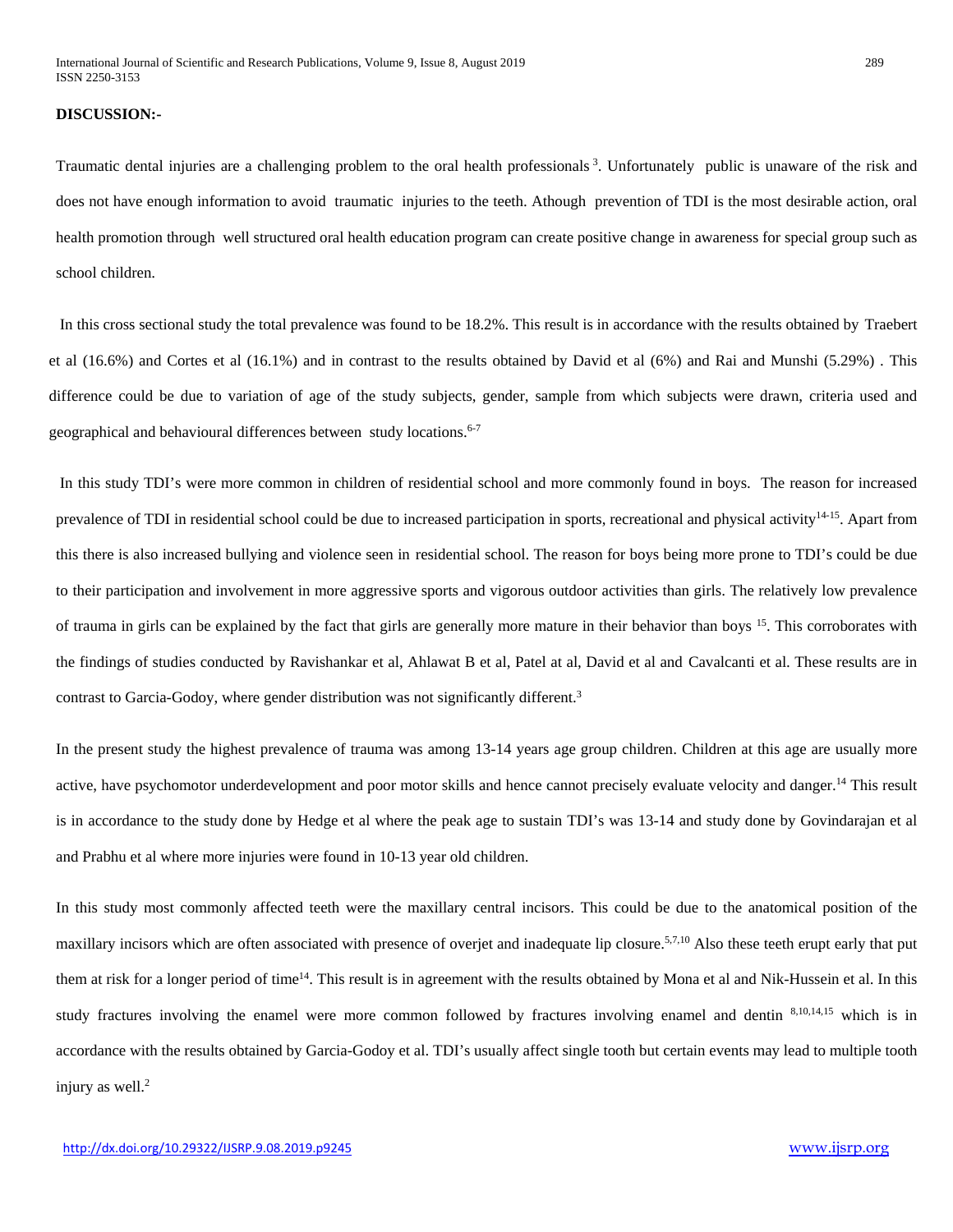Conclusion could not be drawn for the cause of the injury in this study as majority of them (78%) failed to recall the cause of trauma. The most probable cause for this could be due to high prevalence of minor injuries , for which children and parents were not concerned by the traumatic event and forgot its circumstances in a short time16. Future study by interviewing the parents and teachers about the cause will throw light and provide some clue for the cause of TDI's among children. The 2<sup>nd</sup> most common cause of injury was fall. These results are in contrast with Govindrajan et al where the most common cause of TDI's was fall and the second most common cause was of unknown origin.

In the present study majority of subjects with TDI did not refer to dentist for professional assistance. Lack of adequate knowledge and proper motivation of both parent and dentist along with the limitations imposed due to socioeconomic constraints and high cost of treatment could explain the reason for untreated injuries<sup>6</sup>. This result is in accordance with the study conducted by Nik-Hussein and Gupta et al. Considering that TDI's can have a psychological and social impact on children, the required treatment should be promptly provided. Studies have shown that prompt treatment provided within 24 hours of injury reduced the chances of pulpal death and further complications<sup>17</sup>.

In the present study majority of the subjects had Class I molar relation and subjects with Class I bimaxillary protrusion had high prevalence of TDI followed by class I malocclusion which is in accordance with the results obtained by Govindarajan et al. This is in contrast to the study conducted by Dua et al where high prevalence of TDI was found in patients with Class II div I malocclusion.

High prevalence of TDI was found in patients with potentially competent lips. Lips provide protection to anterior teeth by avoiding excessive exposure of these teeth and thus a lack of lip coverage infers greater risk of TDI <sup>5,9,16,18</sup>. These results are in agreement with the study conducted by Prabhu et al, Govindarajan et al and Mona H et al.

Significant association was found between the occurance of anterior tooth injury and increasing overjet. The most probable cause for this could be that the increased overjet would result in more forwardly placed anterior teeth and this more prominent position in turn would make these teeth more vulnerable for trauma <sup>5,9,16,18</sup>. These results are in accordance with El-Kalla et al, Cortes et al, Borzabadi-Farahani et al and Artunet et al.

#### **CONCLUSION:**-

<http://dx.doi.org/10.29322/IJSRP.9.08.2019.p9245> [www.ijsrp.org](http://ijsrp.org/) High prevalence of TDI is seen which can be minimized by routinely conducting screening camps in schools to identify children who are at risk for TDI. School teachers should be educated regarding the emergency management of TDI. TDI's have both physical and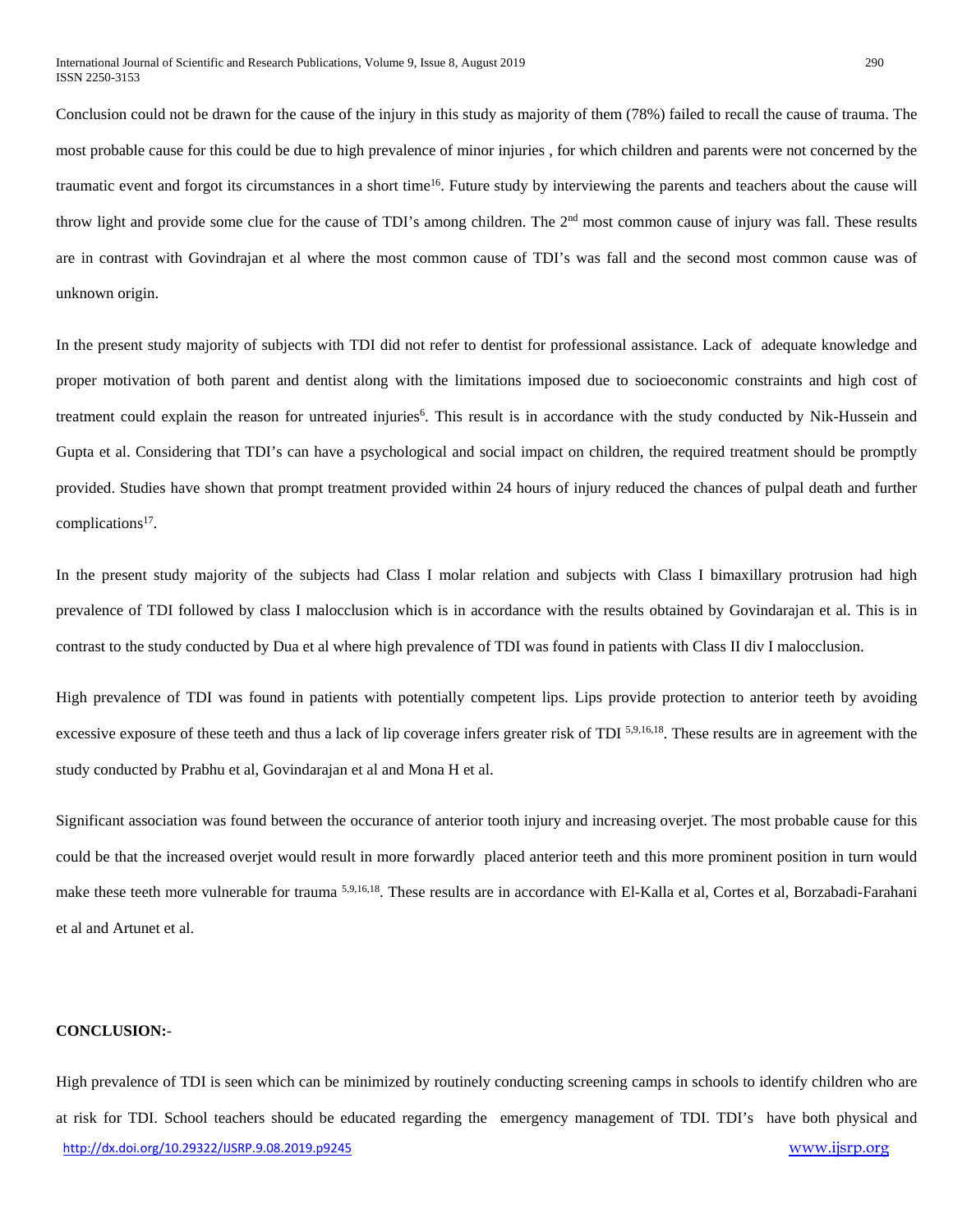International Journal of Scientific and Research Publications, Volume 9, Issue 8, August 2019 291 ISSN 2250-3153

psychological impact on the child hence educational programs emphasizing the ways to prevent dental trauma and the benefits of seeking immediate treatment for the conservation of fractured teeth should be instituted.<sup>14,16</sup>

#### **REFRENCES**:-

- 1. Andersson L. Epidemiology of traumatic dental injuries. Pediatr Dent 2013 Apr 15;35(2):102-5.
- 2. Glendor U. Epidemiology of traumatic dental injuries–a 12 year review of the literature. Dent Traumatol 2008 Dec;24(6):603-11.
- 3. El-Kenany MH, Awad SM, Hegazy SA. Prevalence and risk factors of traumatic dental injuries to permanent anterior teeth among 8–12 years old school children in Egypt. Pediatric Dental Journal 2016 Aug 1;26(2):67-73.
- 4. Locker D. Prevalence of traumatic dental injury in grade 8 children in six Ontario communities Can J Public Health 2005 Jan 1:73-6.
- 5. Dosdogru EY, Gorken FN, Erdem AP, Oztas E, Marsan G, Sepet E, Aytepe Z. Maxillary incisor trauma in patients with class II division 1 dental malocclusion: associated factors. J Istanb Univ Fac Dent 2017;51(1):34.
- 6. Sharva V, Reddy V, Bhambal A, Agrawal R, Gupta M. Traumatic dental injuries to the anterior teeth among 12-year and 15-year-old schoolchildren of urban and rural areas of Bhopal District, Central India: A prevalence study. CHRISMED J Health Res 2017 Jan 1;4(1):38.
- 7. Nik‐Hussein NN. Traumatic injuries to anterior teeth among schoolchildren in Malaysia. Dent Traumatol 2001 Feb;17(4):149-52.
- 8. Hegde R, Agrawal G. Prevalence of traumatic dental injuries to the permanent anterior teeth among 9-to 14-year-old schoolchildren of Navi Mumbai (Kharghar-Belapur Region), India. Int J Clin Pediatr Dent 2017 Apr;10(2):177.
- 9. Traebert J, de Lacerda JT, Foster Page LA, Thomson WM, Bortoluzzi MC. Impact of traumatic dental injuries on the quality of life of schoolchildren. Dent traumatol 2012 Dec;28(6):423-8.
- 10. Prasad S, Tandon S, Pahuja M, Wadhawan A. Prevalence of traumatic dental injuries among school going children in Farukhnagar, district Gurgaon. Int J Sci Study 2014;2:44-9.
- 11. El-Kalla IH, Shalan HM, Bakr RA. Impact of dental trauma on quality of life among 11–14 years schoolchildren Contemp Clin Dent 2017 Oct;8(4):538.
- 12. Vashisth S, Bansal M, Gupta N. Prevalence of traumatic injuries and knowledge regarding emergency care among 11-14 years government school children in rural area, Dehra, Kangra district, Himachal Pradesh. Oral Hyg Dent Management 2014 Sep;13:666-8.
- 13. Bendo CB, Scarpelli AC, Vale MP, Araújo Zarzar PM. Correlation between socioeconomic indicators and traumatic dental injuries: a qualitative critical literature review. Dent traumatol 2009 Aug;25(4):420-5.
- 14. Prabhu A, Rao AP, Govindarajan M, Reddy V, Krishnakumar R, Kaliyamoorthy S. Attributes of dental trauma in a school population with active sports involvement. Asian J Sports Med 2013 Sep;4(3):190.
- 15. Dua R, Sharma S. Prevalence, causes, and correlates of traumatic dental injuries among seven-to-twelve-year-old school children in Dera Bassi. Contemp Clin Dent 2012 Jan;3(1):38.
- 16. Govindarajan M, Reddy VN, Ramalingam K, Durai KS, Rao PA, Prabhu A. Prevalence of traumatic dental injuries to the anterior teeth among three to thirteenyear-old school children of Tamilnadu. Contemp Clin Dent 2012 Apr;3(2):164.
- 17. Hamdan MA, Rock WP. A study comparing the prevalence and distribution of traumatic dental injuries among 10–12‐year‐old children in an urban and in a rural area of Jordan. Int J Paediatr Dent 1995 Dec;5(4):237-41.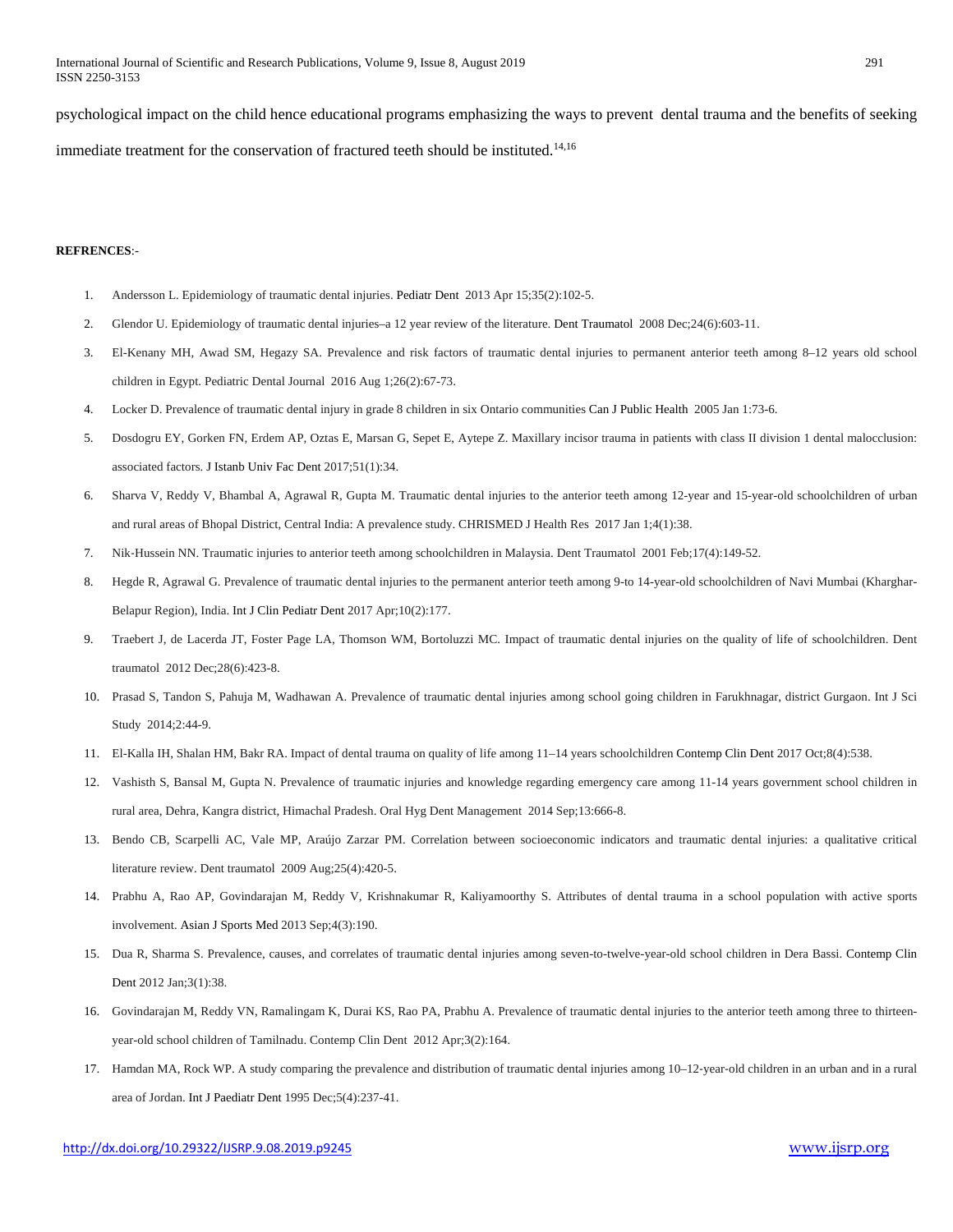International Journal of Scientific and Research Publications, Volume 9, Issue 8, August 2019 292 ISSN 2250-3153

18. Burden DJ. An investigation of the association between overjet size, lip coverage, and traumatic injury to maxillary incisors. Eur J Orthod 1995 Dec 1;17(6):513-

7.

# **AUTHORS**

 **First Author –** Dr. Shakuntala B.S, MDS, Pedodontics and preventive dentistry, Rajarajeswari dental college and hospital.

# [shakuntalabethur@gmail.com](mailto:shakuntalabethur@gmail.com)

 **Second Author –** Dr. Amruta Kalpavriksha, post graduate student, Department of pedodontics and preventive dentistry, Rajarajeswari

Dental college and hospital,

## [amrutamalaji@gmail.com](mailto:amrutamalaji@gmail.com)

|           | Comparison of prevalence of Dental Trauma among different age groups in Day & Residential |            |       |             |       |       |       |                          |          |  |  |  |  |  |
|-----------|-------------------------------------------------------------------------------------------|------------|-------|-------------|-------|-------|-------|--------------------------|----------|--|--|--|--|--|
|           | Schools using Chi square Test                                                             |            |       |             |       |       |       |                          |          |  |  |  |  |  |
|           |                                                                                           | Day School |       | Res. School |       | Total |       |                          |          |  |  |  |  |  |
|           | Age Groups Dental Trauma                                                                  | n          | %     | n           | %     | n     | %     | $\chi^2$ Value   P-Value |          |  |  |  |  |  |
| 9-10 yrs  | Absent                                                                                    | 55         | 96.5% | 64          | 87.7% | 119   | 91.5% | 3.215                    | 0.07     |  |  |  |  |  |
|           | Present                                                                                   | 2          | 3.5%  | 9           | 12.3% | 11    | 8.5%  |                          |          |  |  |  |  |  |
| 11-12 yrs | Absent                                                                                    | 81         | 88.0% | 46          | 69.7% | 127   | 80.4% | 8.202                    | $0.004*$ |  |  |  |  |  |
|           | Present                                                                                   | 11         | 12.0% | 20          | 30.3% | 31    | 19.6% |                          |          |  |  |  |  |  |
| 13-14 yrs | Absent                                                                                    | 82         | 81.2% | 81          | 73.0% | 163   | 76.9% | 2.008                    | 0.16     |  |  |  |  |  |
|           | Present                                                                                   | 19         | 18.8% | 30          | 27.0% | 49    | 23.1% |                          |          |  |  |  |  |  |
|           |                                                                                           |            |       |             |       |       |       |                          |          |  |  |  |  |  |

Table II:- Comparison of cause of injury and treatment undertaken

|                         |               | Day School [n=32] |       |    | Res. School [n=59] |          |             |
|-------------------------|---------------|-------------------|-------|----|--------------------|----------|-------------|
| Variables               | Category      | n                 | 96    | n  | 96                 | c2 Value | P-Value     |
| Cause of Injury         | Accident      | 4                 | 12.9% | 0  | 0.0%               |          | $< 0.001$ * |
|                         | Collision     | 1                 | 3.2%  | 0  | 0.0%               |          |             |
|                         | Fall          | 11                | 35.5% | 13 | 22.0%              | 24.299   |             |
|                         | Sports        | 2                 | 6.5%  | 0  | 0.0%               |          |             |
|                         | Violence      | 2                 | 6.5%  | 0  | 0.0%               |          |             |
|                         | Cannot Recall | 11                | 35.5% | 46 | 78.0%              |          |             |
| Treatment<br>Undertaken | Yes           | 2                 | 6.3%  | 0  | 0.0%               | 3,770    | 0.05#       |
|                         | No            | 30                | 93.8% | 59 | 100.0%             |          |             |